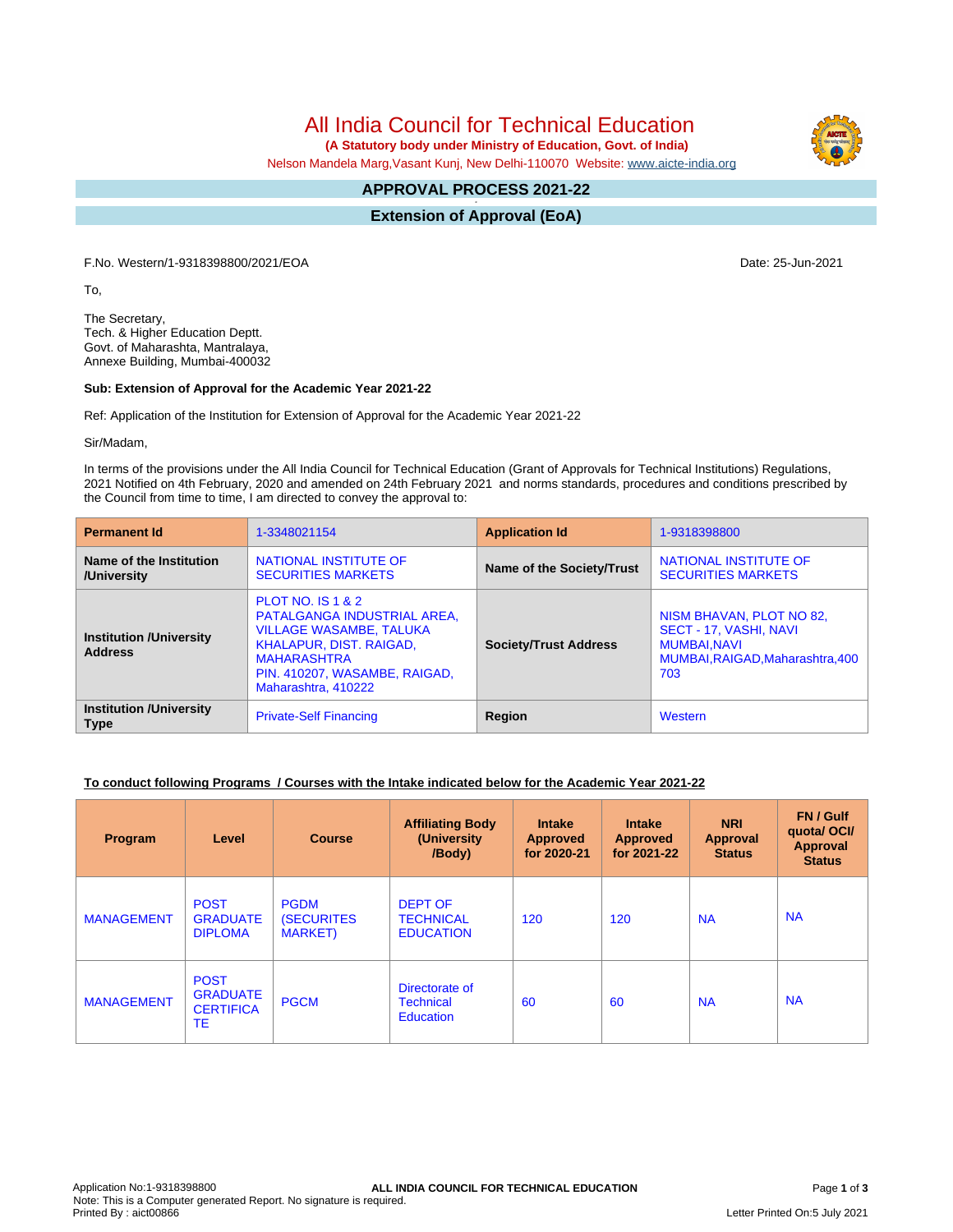### **It is mandatory to comply with all the essential requirements as given in APH 2021-22 (Appendix 6)**

# **Important Instructions**

- 1. The State Government/ UT/ Directorate of Technical Education/ Directorate of Medical Education shall ensure that 10% of reservation for Economically Weaker Section (EWS) as per the reservation policy for admission, operational from the Academic year 2019-20 is implemented without affecting the reservation percentages of SC/ ST/ OBC/ General. However, this would not be applicable in the case of Minority Institutions referred to the Clause (1) of Article 30 of Constitution of India. Such Institution shall be permitted to increase in annual permitted strength over a maximum period of two years.
- 2. The Institution offering courses earlier in the Regular Shift, First Shift, Second Shift/Part Time now amalgamated as total intake shall have to fulfil all facilities such as Infrastructure, Faculty and other requirements as per the norms specified in the Approval Process Handbook 2021-22 for the Total Approved Intake. Further, the Institutions Deemed to be Universities/ Institutions having Accreditation/ Autonomy status shall have to maintain the Faculty: Student ratio as specified in the Approval Process Handbook. All such Institutions/ Universities shall have to create the necessary Faculty, Infrastructure and other facilities WITHIN 2 YEARS to fulfil the norms based on the Affidavit submitted to AICTE within the Academic Year 2021-22
- 3. Strict compliance of Anti-Ragging Regulation, Establishment of Committee for SC/ ST, Establishment of Internal Complaint Committee (ICC), Establishment of Online Grievance Redressal Mechanism, Barrier Free Built Environment for disabled and elderly persons, Fire and Safety Certificate should be maintained as per the provisions made in Approval Process Handbook and AICTE Regulation notified from time to time.
- 4. In case of any differences in content in this Computer generated Extension of Approval Letter, the content/information as approved by the Executive Council / General Council as available on the record of AICTE shall be final and binding.

**Prof.Rajive Kumar Member Secretary, AICTE**

Copy \*\* to:

- **1. The Director of Technical Education\*\*, Maharashtra**
- **2**. **The Registrar\*\*,** Dept Of Technical Education
- **3. The Principal / Director,** NATIONAL INSTITUTE OF SECURITIES MARKETS Plot No. Is 1 & 2 Patalganga Industrial Area, Village Wasambe, Taluka Khalapur, Dist. Raigad, Maharashtra Pin. 410207, Wasambe,Raigad, Maharashtra,410222
- **4. The Secretary / Chairman,** NISM BHAVAN, PLOT NO 82, SECT - 17, VASHI, NAVI MUMBAI NAVI MUMBAI,RAIGAD Maharashtra,400703
- **5. The Regional Officer,** All India Council for Technical Education Industrial Assurance Building 2nd Floor, Nariman Road Mumbai - 400 020, Maharashtra
- **6. Guard File(AICTE)**